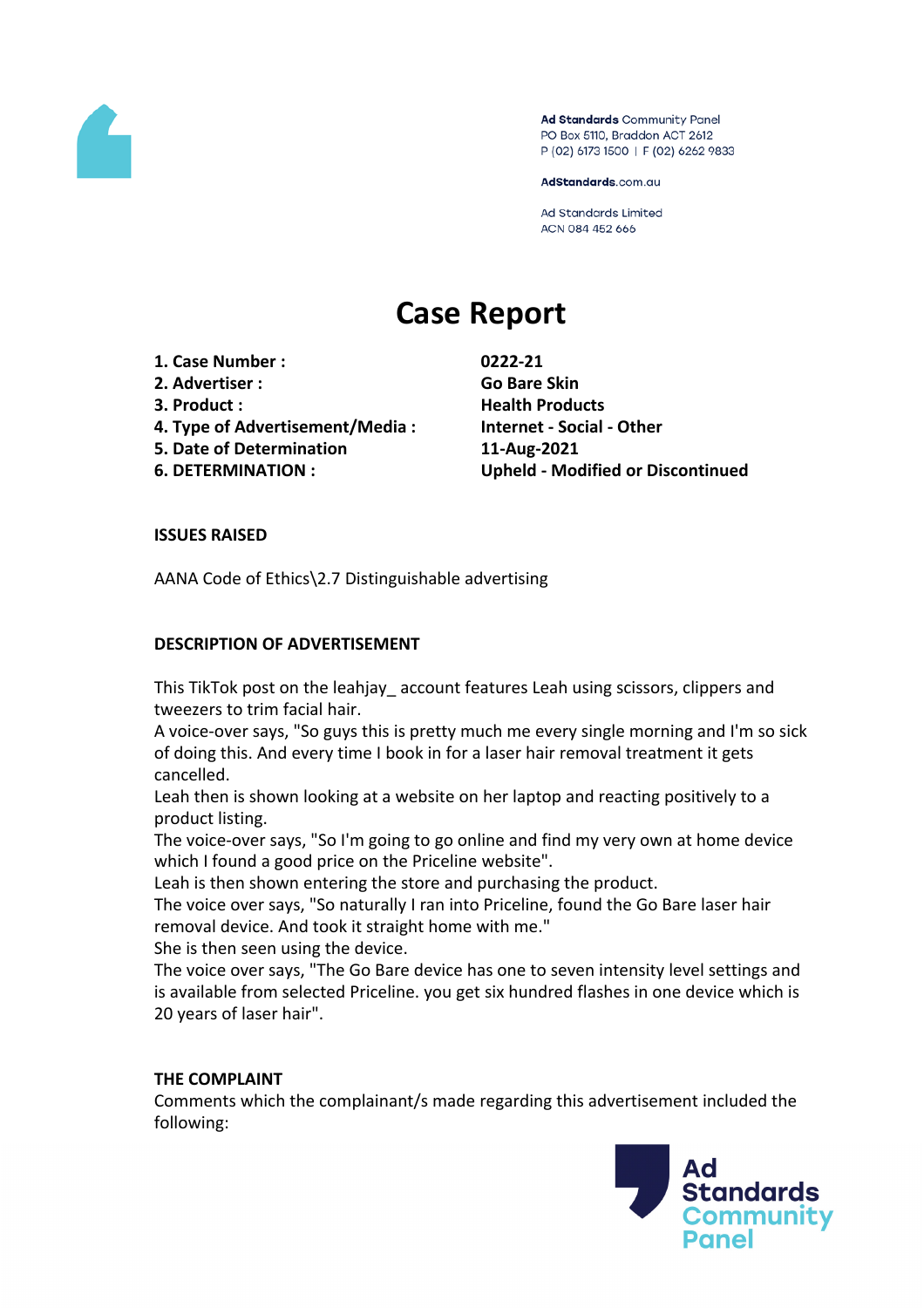

*The influencer (Leah Jay) and brand (Go Bare Skin) have failed to engaged in disclosure when it is more than likely this is a paid deal where she is directly paid to make posts or receives free products.*

# **THE ADVERTISER'S RESPONSE**

Comments which the advertiser made in response to the complainant/s regarding this advertisement include the following:

*Response from Leah Johnsen:*

*The tiktok isn't an ad. I wasn't paid to promote or share it on tiktok. I just wanted to create the content. It was for me and the brand wasn't tagged so I can't add the ad to it.*

*I can confirm the TIKTOK video was not included in the agreement or paid for.*

#### **THE DETERMINATION**

The Ad Standards Community Panel (the Panel) considered whether this advertisement breaches Section 2 of the AANA Code of Ethics (the Code).

The Panel noted the complainant's concern that the TikTok video did not disclose that it was an advertisement.

The Panel viewed the advertisement and noted the advertiser's response.

**Section 2.7: Advertising or Marketing Communication shall be clearly distinguishable as such.**

#### **Is the material advertising?**

The Panel noted that it must consider two matters:

- Does the material constitute an 'advertising or marketing communication', and if so
- Is the advertising material clearly distinguishable as such?

#### **Does the material constitute an 'advertising or marketing communication'?**

The Panel noted the definition of advertising in the Code. Advertising means: "any advertising, marketing communication or material which is published or broadcast using any Medium or any activity which is undertaken by, or on behalf of an advertiser or marketer,

over which the advertiser or marketer has a reasonable degree of control, and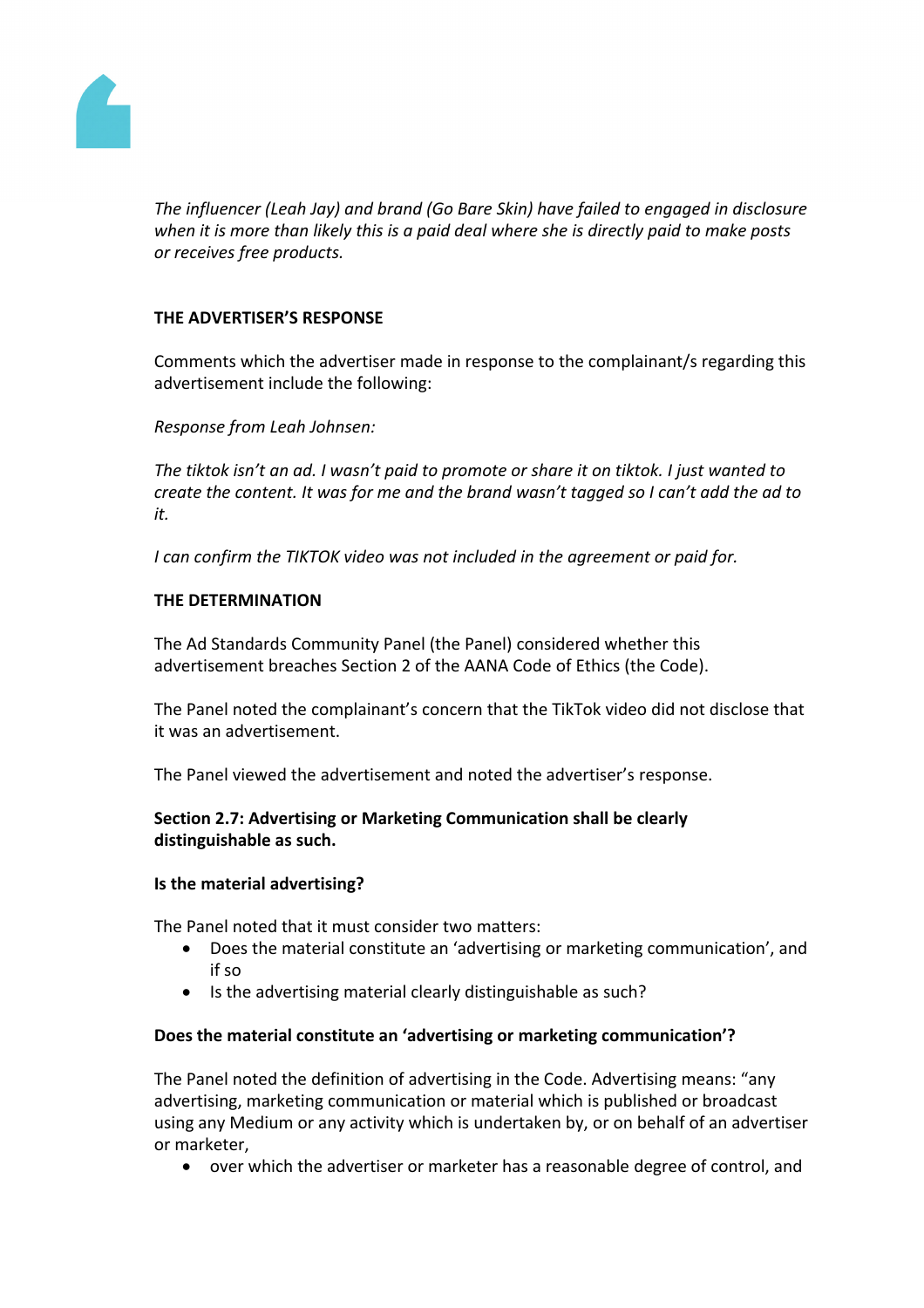

 that draws the attention of the public in a manner calculated to promote or oppose directly or indirectly a product, service, person, organisation or line of conduct".

The Panel considered that the placement of the product in a 30 second video with detailed information about the product and the brand name did amount to material which would draw the attention of the public in a manner designed to promote the brand.

The Panel noted documents provided by the advertiser showing that they had engaged influencers to promote the product and that the arrangement with Ms Johnsen related to an Instagram reel. The Panel noted the advertiser's position that while there was a commercial relationship in place for Ms Johnsen to post about the product on Instagram, the post complained of was outside that agreement and was placed on TikTok on Ms Johnsen's own initiative. The Panel considered that the motivation for Ms Johnsen to post, although not explicitly under contract, was closely related to the commercial relationship between Ms Johnsen and the brand, and was not organic content created without incentive.

The Panel considered that the advertiser has undertaken the activity of entering into an arrangement with an influencer, and in so doing it is exercising a degree of control.

For these reasons, the Panel considered that the Instagram post did meet the definition of advertising in the Code.

# **Is the advertisement clearly distinguishable as such?**

The Panel noted the Practice Note for the Code states:

*"Influencer and affiliate marketing often appears alongside organic/genuine user generated content and is often less obvious to the audience. Where an influencer or affiliate accepts payment of money or free products or services from a brand in exchange for them to promote that brand's products or services, the relationship must be clear, obvious and upfront to the audience and expressed in a way that is easily understood (e.g. #ad, Advert, Advertising, Branded Content, Paid Partnership, Paid Promotion). Less clear labels such as #sp, Spon, gifted, Affiliate, Collab, thanks to… or merely mentioning the brand name may not be sufficient to clearly distinguish the post as advertising."*

The Panel considered that while it may be clear to some people viewing the material that this was an advertisement, the post could also be interpreted as an organic product promotion. The Panel considered that there was nothing in the wording of the caption to the video and no hashtags which clearly demonstrated the relationship between Ms Johnsen and the brand and the circumstances surrounding the posting of the product.